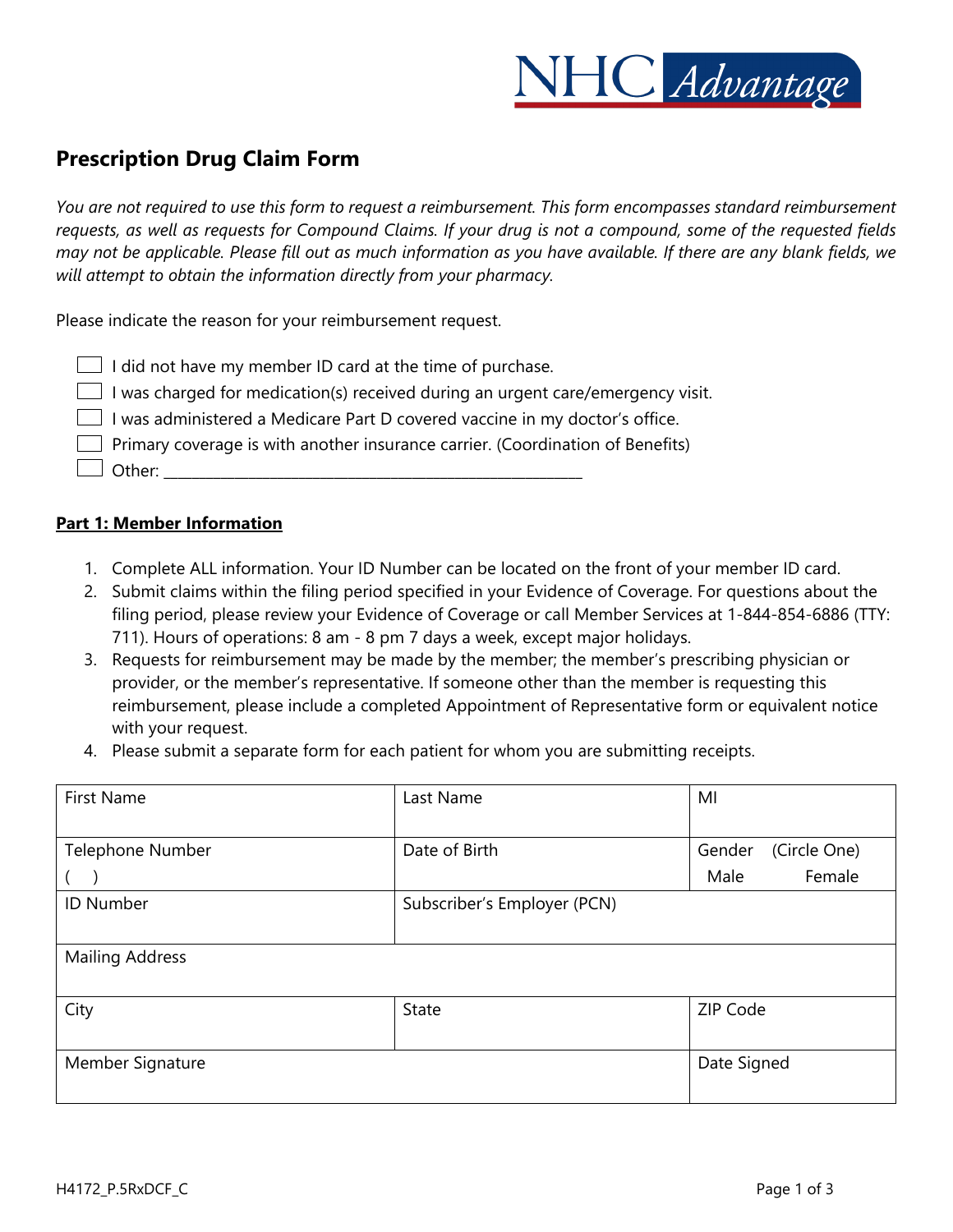### **Part 2: Pharmacy Information**

- 1. Complete ALL information.
- 2. Please submit a separate form for each pharmacy from which you purchased medications.

| Name                                                                           |                         |          |
|--------------------------------------------------------------------------------|-------------------------|----------|
|                                                                                |                         |          |
| <b>Street Address</b>                                                          |                         |          |
|                                                                                |                         |          |
| City                                                                           | State                   | ZIP Code |
|                                                                                |                         |          |
| Pharmacy/or Provider of Service National Provider Number (NA if not available) | <b>Telephone Number</b> |          |
|                                                                                |                         |          |

### **Part 3: Receipt Information**

- 1. Include Proof of Payment with the original pharmacy receipt(s) or pharmacy printout(s). Cash Register Receipt(s) without pharmacy detail will not be accepted. Tape all receipt(s) to the bottom of this page. Please DO NOT staple.
	- a. Compound medications must have at least 2 ingredients, and at least 1 ingredient must be a Federal legend (prescription) drug.
	- b. All active ingredients must be covered as part of your formulary and all prescription information must be submitted.
- 2. Please provide the explanation of benefits (EOB) or denial letter from the primary insurance carrier if you have primary coverage with another insurance carrier.
- 3. Receipts will not be returned. Please remember to keep a copy of the completed claim form and receipt(s) for your records.

**Part 4: Drug Information:** *This information should be listed in your original pharmacy receipt, pharmacy printout, or Medical Invoice. If the receipt or invoice is missing any of this information, please ask your pharmacist/or Medical Provider to help fill in the missing details. If you are unable to obtain the information we will attempt to contact your pharmacy.*

| Date Rx Filled     | Diagnosis Code and Description                                         | <b>Medication Name</b> |  |
|--------------------|------------------------------------------------------------------------|------------------------|--|
| <b>Rx Number</b>   | Final Form of Compound (cream, patches, suppository, suspension, etc.) |                        |  |
| National Drug Code | Quantity                                                               |                        |  |
| Day Supply         | Total Volume (grams, ml, each, etc.)                                   |                        |  |
|                    |                                                                        | (continued on page 3)  |  |